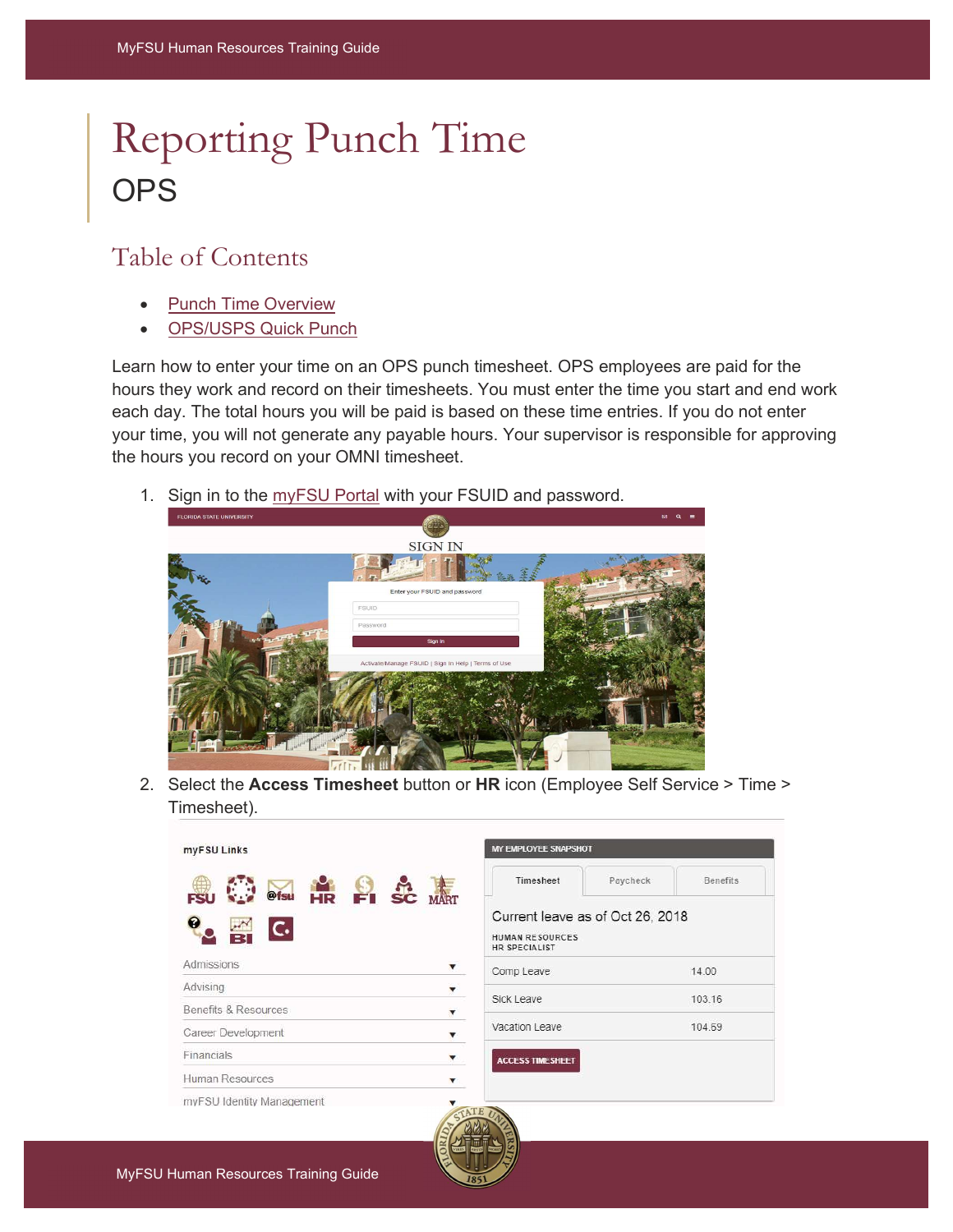## Punch Time Overview

| $\epsilon$ Time |                     |         |           |            |                      | <b>Enter Time</b>                   |               |     |                                     |                           |          | $QQ$ $Q$ :            |
|-----------------|---------------------|---------|-----------|------------|----------------------|-------------------------------------|---------------|-----|-------------------------------------|---------------------------|----------|-----------------------|
|                 |                     |         |           |            | $\blacktriangleleft$ | 11 March - 17 March 2022<br>Weekly  | $\mathcal{F}$ |     |                                     |                           |          |                       |
| View Legend     |                     |         |           |            |                      | Scheduled 0.00 Reported 21.00 Hours |               |     |                                     |                           |          | Clear<br>Submit       |
|                 | Day Summary         |         | In        | Out        | ln                   | Out                                 | In.           | Out | <b>Time Reporting Code Quantity</b> | <b>Time Details</b>       | Comments |                       |
| 11              | Friday              |         |           |            |                      |                                     |               |     |                                     |                           |          |                       |
| Mar             | Reported 8.00<br>£. | $\odot$ | 8:00:00AM | 12:00:00PM | 1:00:00PM            | 5:00:00PM                           |               |     |                                     | $\overline{u_0}$          |          | $\overline{a}$<br>$+$ |
| 12              | Saturday            |         |           |            |                      |                                     |               |     |                                     |                           |          |                       |
| Mar             | Reported 0.00       | $\odot$ |           |            |                      |                                     |               |     |                                     | $\overline{\pi_i}$        | $\circ$  |                       |
| 13              | Sunday              |         |           |            |                      |                                     |               |     |                                     |                           |          |                       |
| Mar             | Reported 0.00       | $\odot$ |           |            |                      |                                     |               |     |                                     | $\overline{\text{tr}}_1$  | $\circ$  | $+$                   |
| 14              | Monday              |         |           |            |                      |                                     |               |     |                                     |                           |          |                       |
| Mar             | Reported 5.00       | $\odot$ | 8:00:00AM | 1:00:00PM  |                      |                                     |               |     |                                     | $\overline{w_i}$          | $\circ$  | $+$ -                 |
|                 | £.<br>Tuesday       |         |           |            |                      |                                     |               |     |                                     |                           |          |                       |
| 15              |                     |         | 1:00:00PM | 5.00.00PM  |                      |                                     |               |     |                                     |                           |          |                       |
| Mar             | Reported 4.00<br>٠  | $\odot$ |           |            |                      |                                     |               |     |                                     | $\overline{\mathbf{w}}_i$ | $\circ$  |                       |

Key Features to Note:

- Do not manipulate Date fields. Always use Back Arrow and Forward Arrow to move between the workweek of Friday-Thursday.
- Comment field should be used for any comments. Once saved, comments cannot be removed and are public record.
- Plus "+" and minus "-" buttons to the far right allow you to add and delete rows.
- Always hit Submit to save your entries before leaving the page.
- 1. Enter time as it is worked each day. A break lasting 30-minute or greater (meal periods) should be reported. In and out punches should be entered in exact time, and the system will round to the quarter of an hour at the conclusion of each day. Begin punching in and out for time worked. You should either use a 24-hour day (Military Time) reporting method or label any hours after noon as p.m. OMNI will assume the hours are a.m. if not labeled.
- 2. Click Submit. Submit Confirmation appears at top of page.

### **Enter Time**

#### Timesheet is Submitted for the period 2022-03-11 - 2022-03-17

The time has been successfully entered and is awaiting approval by the employee's supervisor.

Congratulations! You have successfully entered time on the punch timesheet.